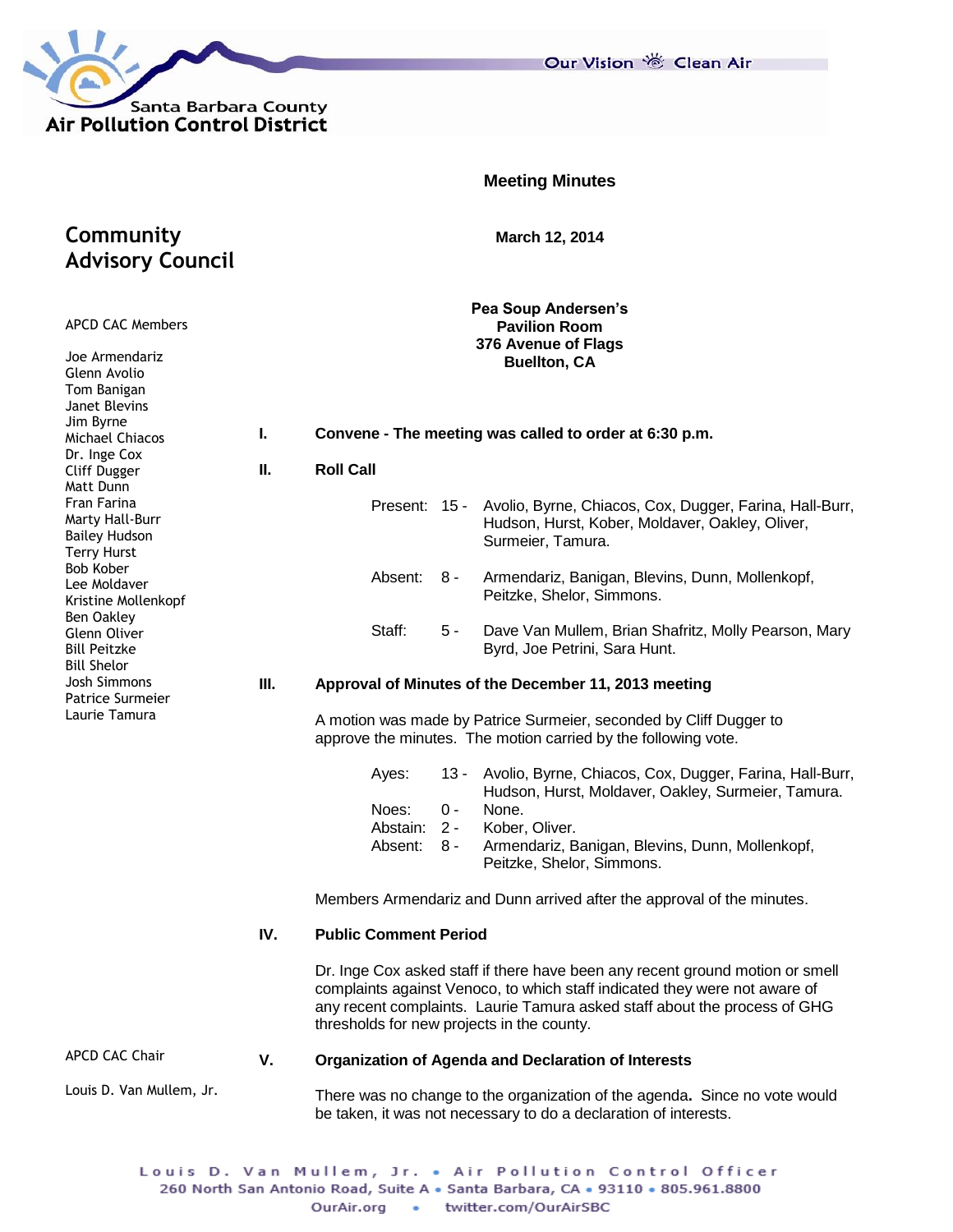## **VI. APCO Report**

Dave Van Mullem, APCO, introduced new CAC members, Joe Armendariz, appointed by Board member Richardson, and Glenn Oliver, appointed by Board member Sierra. Mr. Van Mullem also let CAC members know that the Board of Directors would be meeting next week to finalize the discussion on Emission Offsets.

#### **VII. New Business**

#### **A. Receive a presentation on new initiatives addressing marine shipping emissions.**

Brian Shafritz and Mary Byrd from APCD, Sean Hastings from National Oceanic and Atmospheric Administration Channel Islands National Marine Sanctuary, and Kristi Birney from Environmental Defense Center gave a joint presentation on a partnership developed to address shipping impacts on air quality and marine life. A new vessel speed reduction initiative was highlighted, and other topics related to shipping regulations and operations in the Channel were presented. A group discussion followed the presentation. During this discussion, a question was raised about the potential for emission reduction credit generation from shipping.

## **VIII. Adjourn – The meeting was adjourned at 8:24 p.m.**